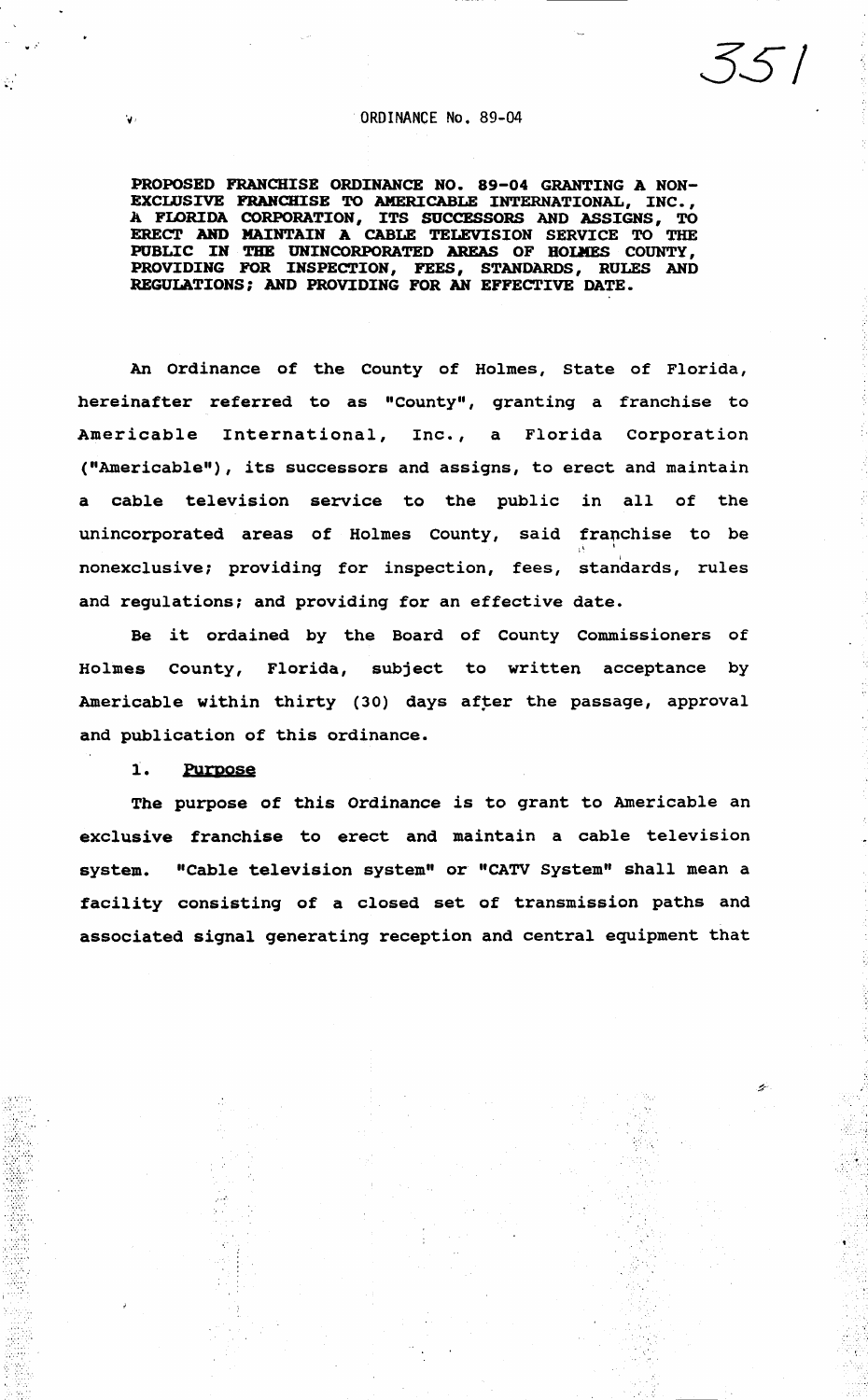$\sim$  .

is designed to provide cable service which includes video programming and which is provided to multiple subscribers in a community, more particularly defined in Section 601(6) of the Cable Communications Policy Act of 1984, 47 u.s.c. § 521(6) as now in effect.

# 2. Grant of Authority

· .. ·.

'.'.'

The county does hereby grant unto Americable the nonexclusive right, privilege and franchise for a period of fifteen (15) years from and after the effective date of this agreement, to erect, maintain and operate a CATV System and any and every type of transmission and distribution facilities now in existence or hereafter developed for the relay of television signals video programming and frequency modulated radio signals, by any means whatsoever, including, but not limited to, visual and audio impulses and 'energies and additions thereto in, under, over, along, across and upon the streets, lanes, alleys, public or utility easements, bridges, highways and other public places as now exist or may come into existence in the future, in all unincorporated areas of Holmes County. Americable shall have the right in the operation of said system to make attachments to County owned property.

Americable shall have the right to enter into agreements for the attachment onto and the use of facilities owned and operated by public utilities operating within the County. Such agreements shall not in any manner be construed as limiting the right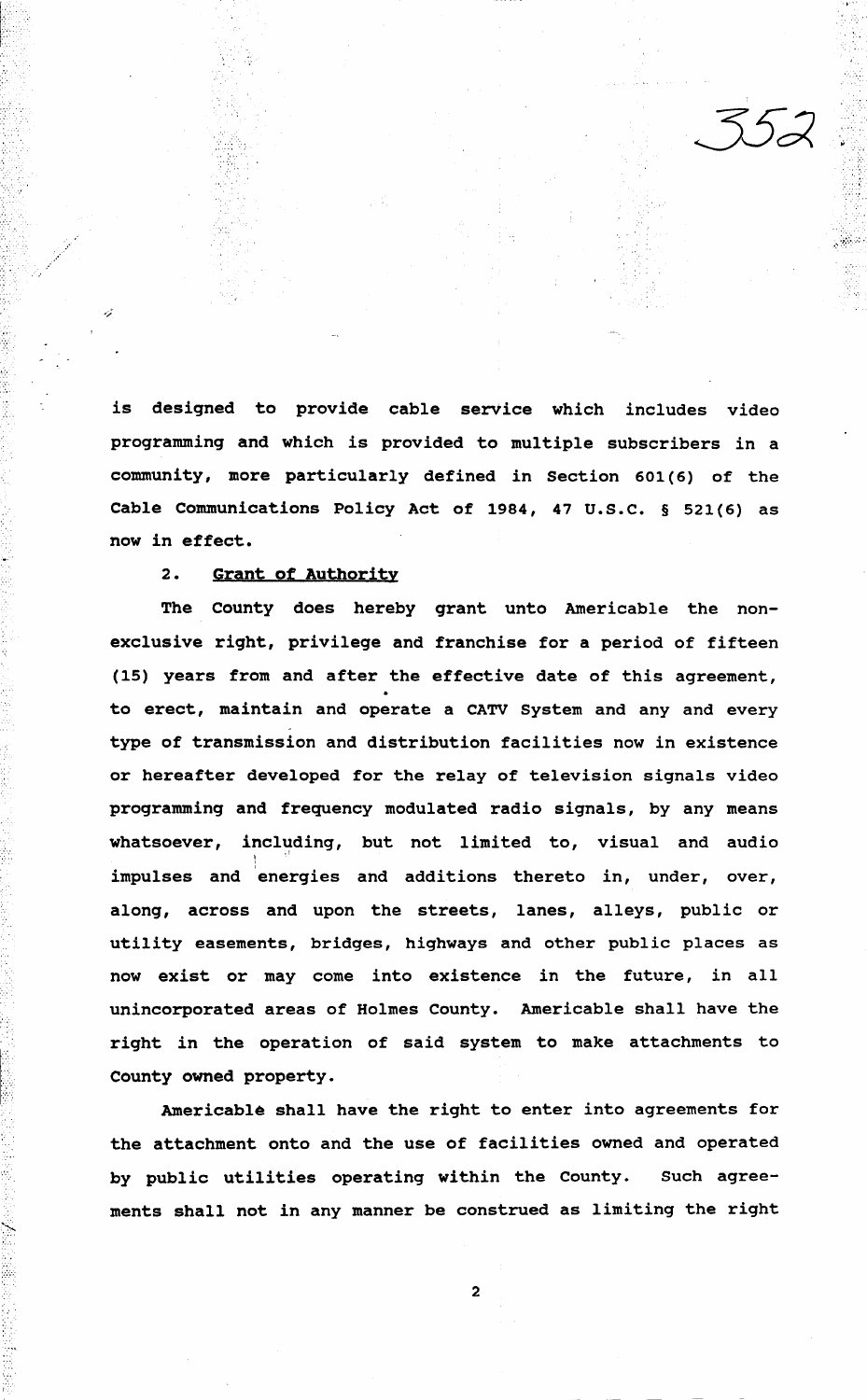*353*  of Americable to attach onto or use such facilities as are owned and operated by Americable.

This franchise is not intended to preclude the establishment of broadcast television stations as the same is required to be licensed by the Federal communications Commission ("FCC") and it is understood and agreed that this franchise shall not prevent the transmission and distribution of audio and television impulses by any other person, firm or corporation, providing said transmission and distribution is original and emanates from the broadcast television station originating the broadcast.

Wherever otherwise used in this agreement the words "audio" and "television" shall mean a "CATV System", as defined hereunder (except for a television station licensed by the FCC), for simultaneous transmission of audio signals and transient visual images or the separate transmission of either of them by means of electrical or other impulses. Nothing in this agreement shall limit the right of Americable to transmit any kinds of signal and frequency now in existence or which may come into existence and which is capable of being lawfully transmitted and distributed by those facilities owned and operated by Americable.

### 3. Seryice Proyided

 $\sim$   $\sim$ 

·, ..

 $\mathcal{C} \rightarrow \mathcal{C}$ 

*'·.·:.* 

In providing service to unincorporated areas of the County, Americable shall reasonably and equitably extend energized trunk cable to areas within the County with a density of not less than twenty-five (25) homes per mile from the existing service. Consistent with the franchise, Americable hereby promises that a

3

 $\cdot$  .

 $\frac{1}{2}$ .

 $\frac{1}{2}$ .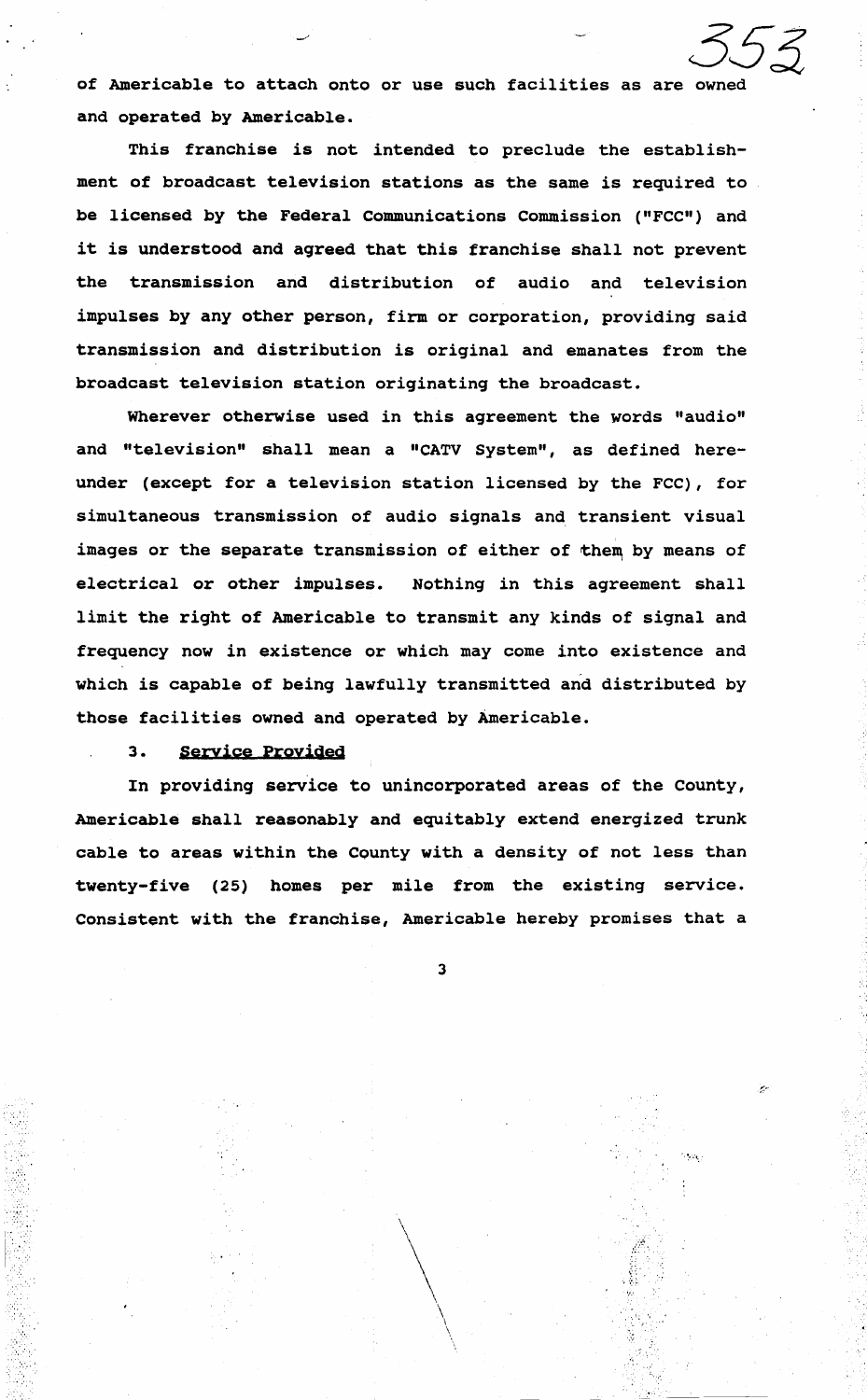CATV System will be made available to customers upon request, but in any case, Americable shall not be required to furnish service before ninety (90) days after the customer completes construction of a house upon his property situated in the franchise area. If such request comes from a resident in an area that does not meet the aforementioned density level, Americable shall provide service to such resident but may require compensation from the resident for the cost, including labor, of such extension of service from the then existing plant. Americable shall not deny<br>access to cable service to any group of potential residential cable subscribers because of the income of the residents of the local area in which such groups resides. Additional time to complete construction may be granted by the Commission for good cause shown upon request of Americable. Construction will be  $\mathbf{I}=\mathbf{I}^{\mathsf{I}}$ deemed to have commenced hereunder upon the ordering of equipment necessary for construction to occur.

 $-354$ 

*•.::.* 

 $\cdot$  .

•.; */,* 

... ' ......

تنة

.. ·~-

> It is understood that temporary cessation of service at any time caused by an act of God, fires, strikes, casualties, accidents, power failures, necessary maintenance work, breakdowns, damage to machinery or lines, civil or military authority, or by riot or other cause beyond the control of Americable shall not constitute a breach of the provisions hereof, or impose liability upon Americable to the County or to its inhabitants or subscribers therein.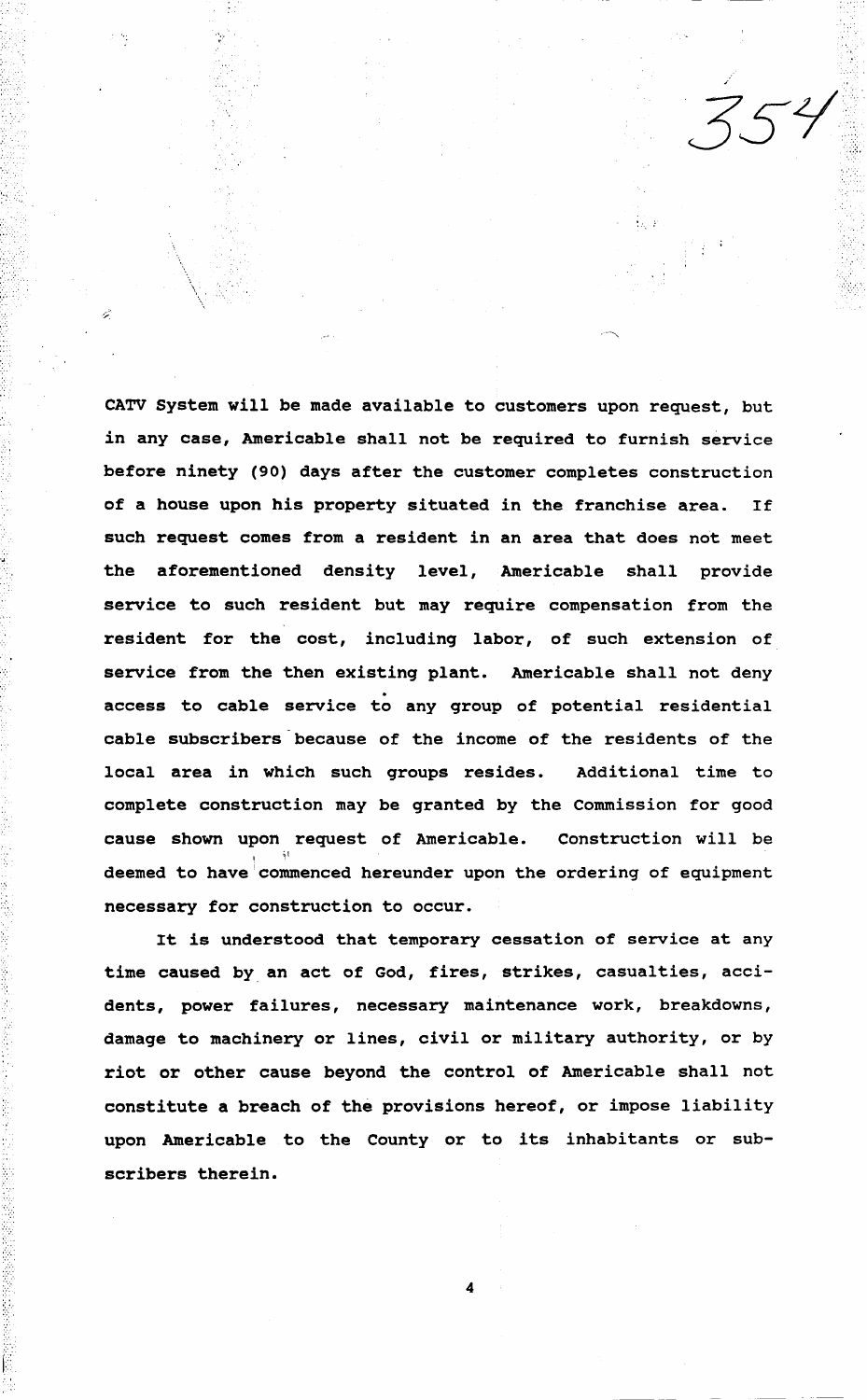#### $4.$ Compliance With Laws, Regulations and Ordinances

 $25.5$ 

Having conducted a public proceeding concerning Americable's application for the franchise herein granted, which proceeding afforded all interested parties an opportunity to participate in and comment upon the legal, financial, technical, and other qualifications of Americable and the adequacy and feasibility of its arrangements for the construction of a CATV System in the County, the Commission hereby finds that Americable possesses all necessary qualifications and that its construction arrangements are adequate and feasible. Pursuant to such findings, the Commission, to the extent it is legally able to do so, hereby grants Americable a non-exclusive franchise for all unincorporated areas of the County to construct, erect, operate, modify and maintain in, upon, along, across, above, over and under highways, streets, alleys, sidewalks public ways and public places now laid out or dedicated and all extensions thereof, and additions thereto, in the County, all poles, wires, cable underground conduits, manholes and other television conductors and fixtures necessary for the maintenance and operation of a CATV System for the purpose of distributing to the public television and radio signals, other electronic impulses in order to furnish television and radio programs and various communications and other electronic services. The right so granted includes the right to use and occupy said streets, alleys, public ways and public places and all manner of easements for the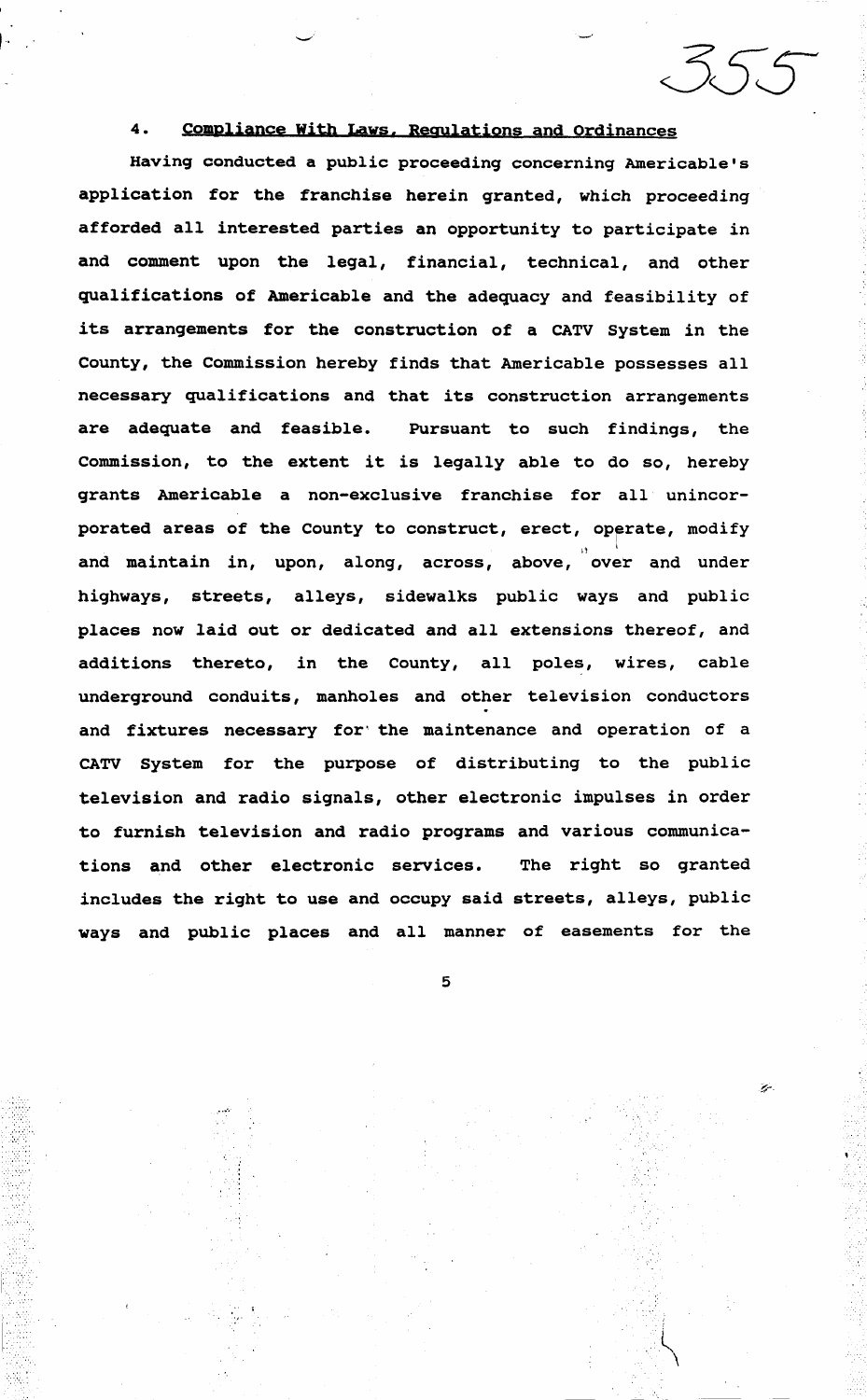purpose herein set forth, to the extent the Commission is legally able to do so. Provided, however, permanent buildings and towers or poles, higher than 25 feet may not be constructed upon or in public places and county property except upon separate written permit from the Commission.

';

f>',

# s. County Held Harmless Due to Negligence of the company

It is expressly understood and aqreed between Americable and the County that Americable shall save the County harmless front all loss sustained by the County on account of any suit, judgment, claim or demand whatsoever resulting from negligence on the part of Americable, in construction, operation or maintenance of facilities pursuant to this agreement in the County. The County shall notify Americable representatives in writing within fifteen (15) days after the presentation of any claim or demand, either by suit or otherwise, made against the County on account of any claimed negligence as aforesaid on the part of Americable.

It is not intended by this Section that Americable will hold the county harmless for those claims for injury or damages which arise solely from action or negligence, or unlawful exercise of authority by the County.

# 6. conditions on street Occupancy and System construction

(A) Use. The maintenance and operation of Americable television transmission and distribution system in the streets, alleys and other public places, and in the course of any new construction or addition to its facilities, shall be done so as to cause minimum interference with the rights or reasonable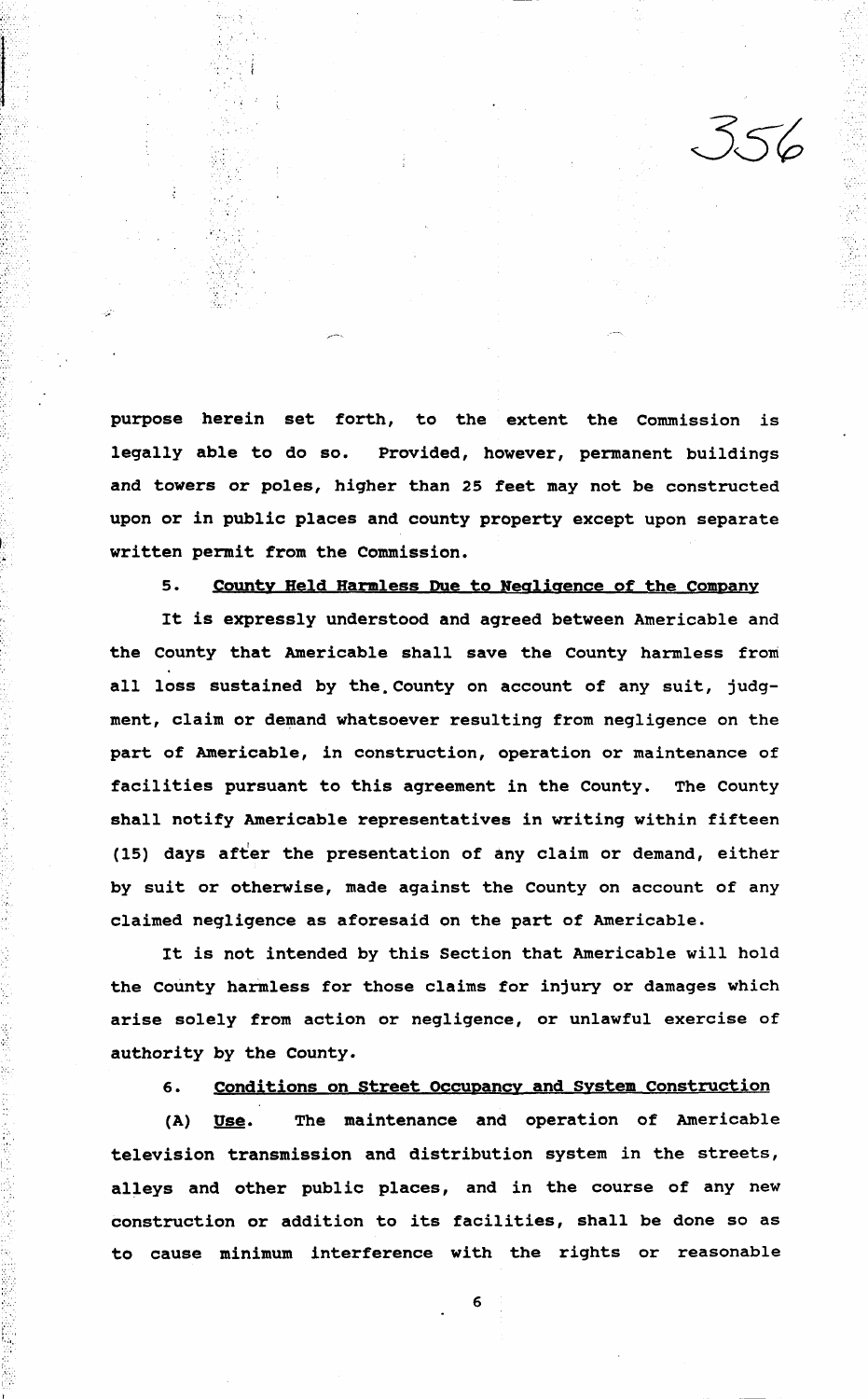convenience of the general public and shall be done in a reasonably safe manner.

351

-~-

........ -~ ...... , ....

(B) Disturbance of Surfaces. In the case of any disturbance of pavement, sidewalk, driveway or other surfacing, Americable shall replace and restore all such surfaces so disturbed as soon as possible and in as good condition as before said work was commenced, subject to the rules and regulations of any authorities having jurisdiction.

(C) Placement of Fixtures. Americable shall not place any fixtures or equipment where the same will unreasonably interfere with the gas, electric, telephone or wire lines, fixtures and equipment, and the location by Americable of its lines and equipment shall be in such manner as to not unreasonably interfere with the usual travel on said streets, alleys, and public 11 ways and the use of the same by gas, electric, telephone and water lines and equipment.

#### 7. Service Standards

Americable's CATV System shall be installed and maintained so as to provide pictures on subscribers' receivers consistent with the picture quality standards set forth in Section 76.605(a) (1)-(10) rules and regulations of the FCC, 47 C.F.R. § 76.605(a)(l)-(10) (1987). Workmanlike standards shall be maintained in the installation of feeder lines leading from the trunk lines to the service outlets, with all holes in walls through which cables or wires must pass being carefully closed and sealed so as to minimize the danger of water, bug and rodent

7

 $\mathbf{f}$ 

'  $\mathfrak{c}$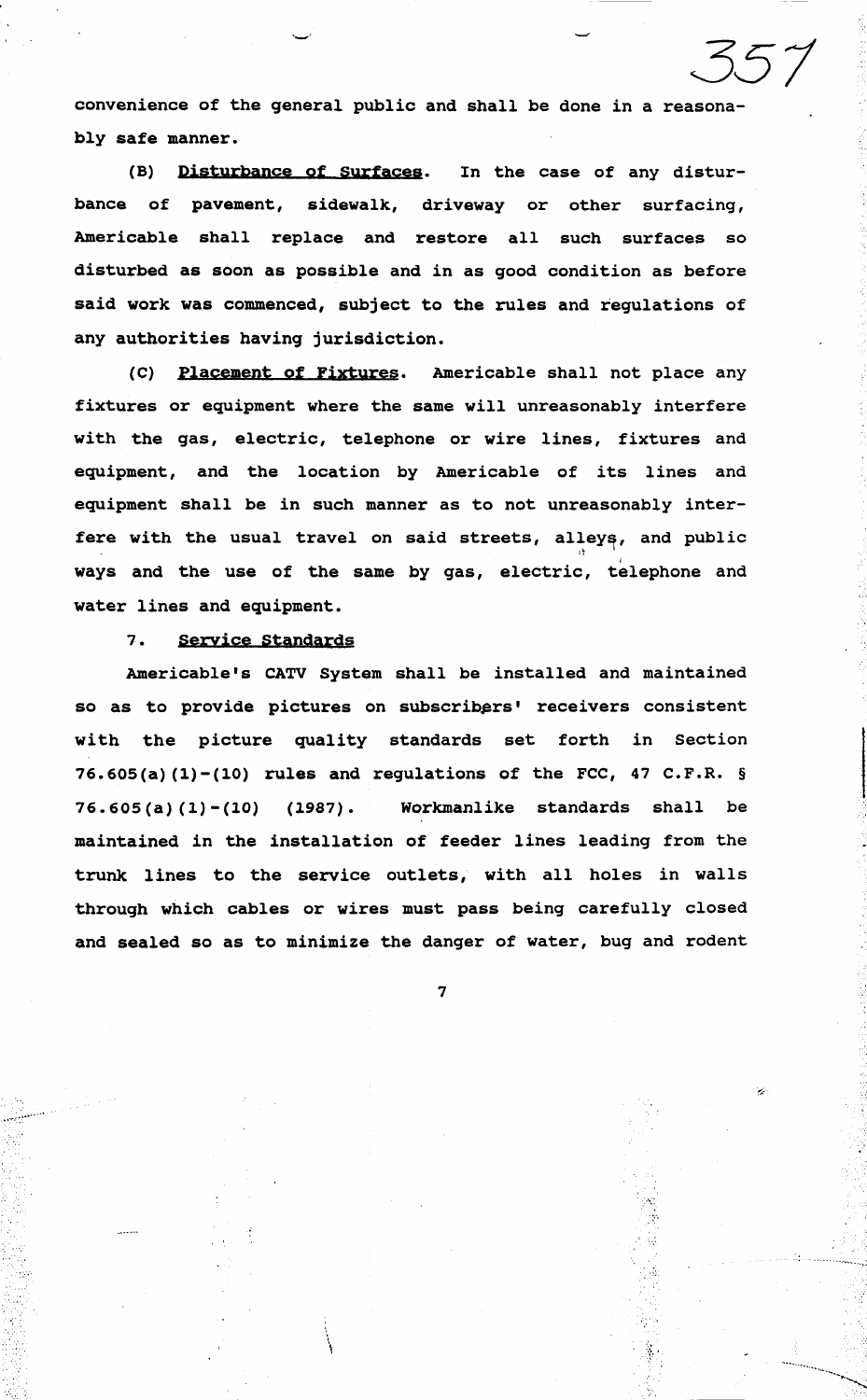: ..

invasion of the interior rooms. Americable shall operate the system so that there will be no unreasonable interference with broadcast television reception, broadcast radio reception, telephone communications or other installations which are now or may hereafter be installed and in use in the County.

Installation and house drop hardware shall be uniform throughout the franchise area, except that Americable shall be free to change its hardware and installation procedure as the state of the art progresses. Americable shall have the right to prescribe reasonable service rules and regulations for the conduct of its business consistent with the provisions of this aqreement.

# 8. Rate Increases

,..\_

 $\cdot\cdot\cdot$ ....

 $\mathbb{R}^2$ 

The rates ;Americable charges its subscribers for the provision of cable service and other service, including, but not limited to, ancillary charges relating thereto, are not established hereunder and shall not be regulated.

#### 9. Pavment to county

Americable shall pay to the county three percent of basic cable service revenues, sometimes known as "Basic Subscriber Revenues", received from subscribers in unincorporated areas of the County. Americable shall furnish the County with an annual report showing Americable's annual "Basic Subscriber Revenues" from subscribers in unincorporated areas of the County during the preceding year and such other information as the County may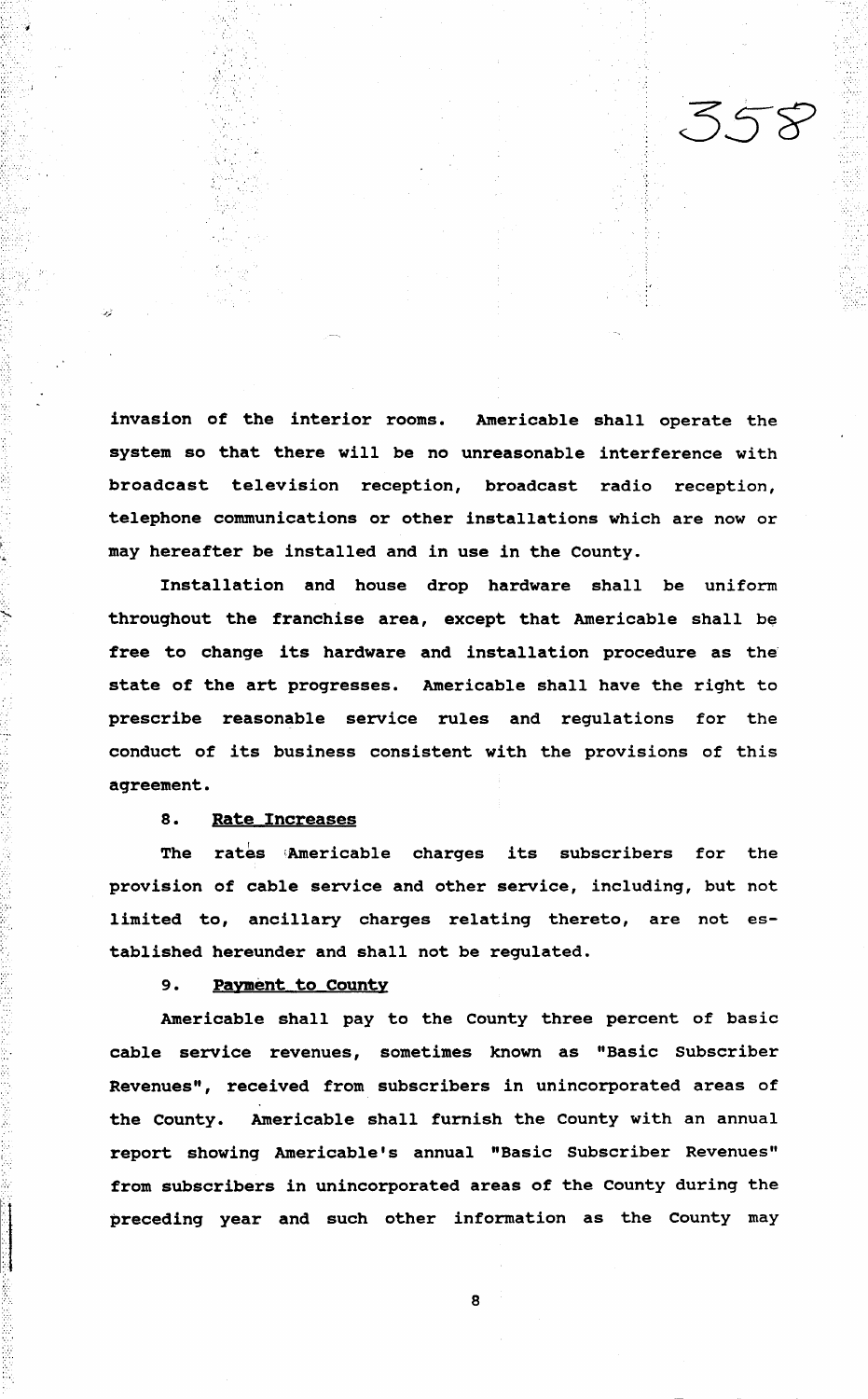reasonably require with respect to properties and expenses related to Americable's services in connection with said fee.

# 10. Franchise Obligations

The failure on the part of Americable to substantially comply with any of the material provisions of the franchise ordinance shall be grounds for the County to initiate a showcause hearing in which Americable must present evidence to the County at its next regularly scheduled meeting as to why the franchise County should not be forfeited. Such forfeiture of the franchise area shall not take effect if the reasonableness or propriety thereof is protested by Americable until a court of competent jurisdiction, with right of appeal by either party, shall have found that Americable has failed to comply in a substantial respect as aforesaid with any provision of this ordinance. Americable shall have six (6) months after the final determination of the question to make good the defaults before forfeiture shall result with the right in the County at its discretion to grant such additional time to Americable for compliance as necessities in the case may require.

# 11. Constitutional Validity

If any section, subsection, sentence, clause, phrase, or portion of this ordinance is for any reason held invalid or unconstitutional by any court of competent jurisdiction, such portion shall be deemed a separate, distinct, and independent

9

ý.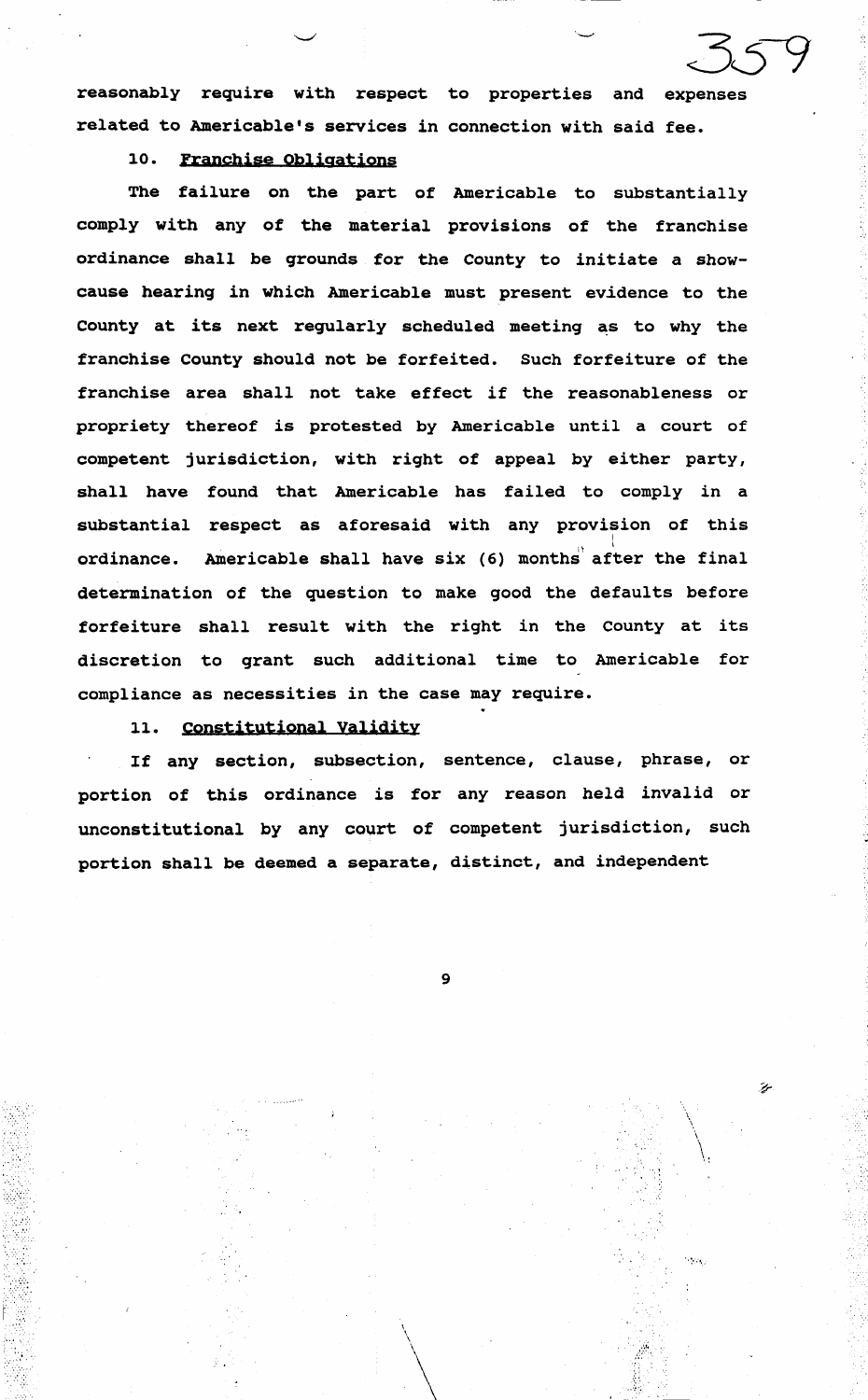provision and such holding shall not affect the validity of the remaining portions hereof. Provided however, that the remaining portion or resolution when read together will constitute a feasible, reasonable, workable plan to perform the services contemplated.

#### 12. Abandonment of Easement

In the event any such public place under or upon which Americable shall have located its facilities shall be closed, abandoned, vacated or discontinued the County may terminate such easement or license of Americable hereto, provided, however, in the event of this termination of easement, the person or persons, firm or corporation requesting such termination shall pay to Americable, in advance, its cost of removal and relocation of the removed facilities in order to continue its service as theretofore existing, or the County shall retain an easement on all sides of the facilities not less than ten (10) feet in width from the center line of such facilities, for the benefit of Americable and its facilities.

# 13. Change In Form Of Government

Any change in the form of government of the areas described herein as authorized by the State of Florida shall not affect the validity of this franchise. Any municipal corporation succeeding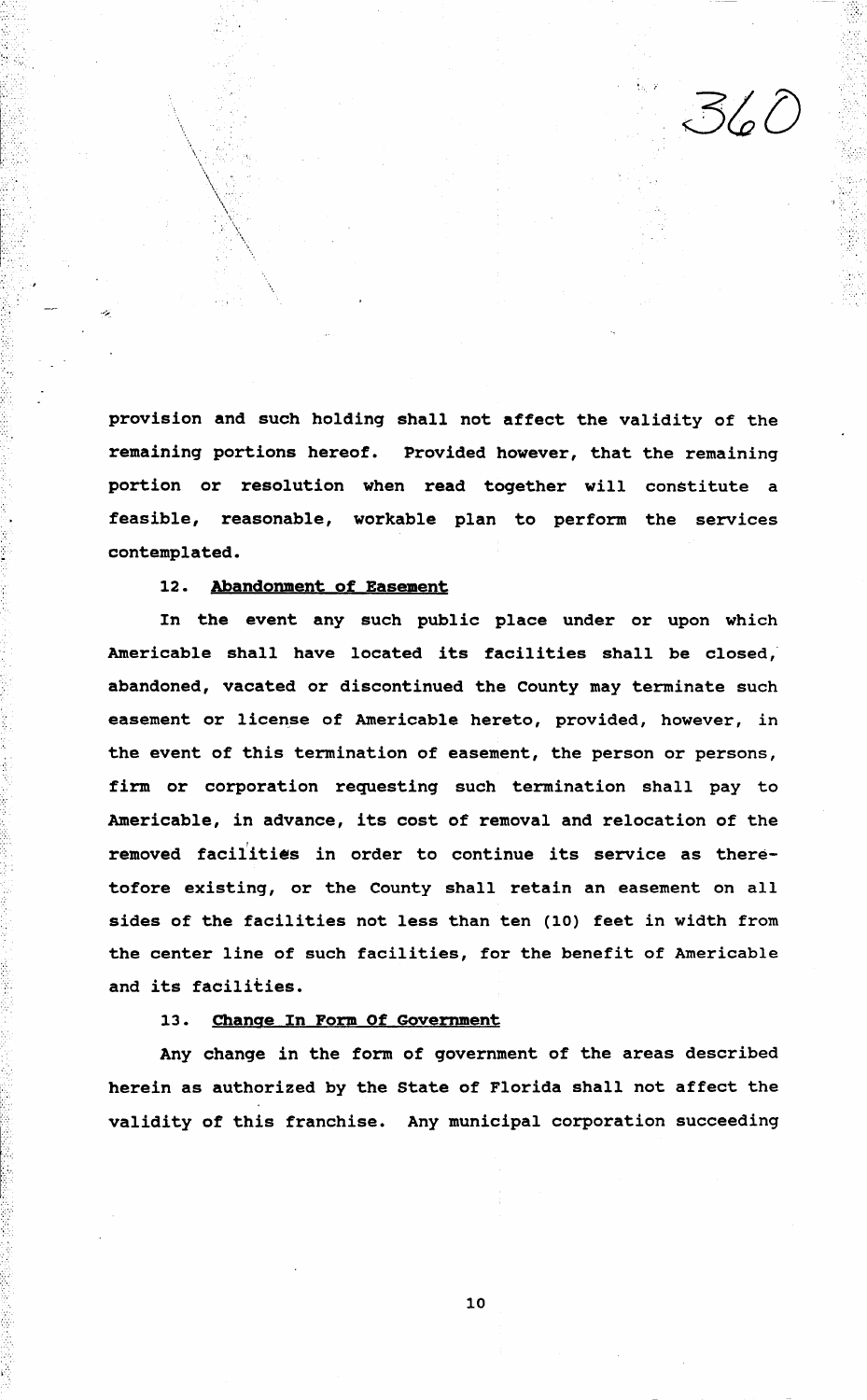the County shall, without the consent of the County, succeed to all rights and obligations of the County provided in this Franchise.

 $56$ 

·•;

'.

### 14. Contents of Franchise Agreement

This agreement constitutes the entire agreement between the parties, and no other representations or oral agreements of any nature exist between the parties.

# 15. Ordinances

All ordinances and parts of ordinances in conflict herewith be and the same is hereby repealed.

# 16. Transfer or Sale of Franchise

Americable may sell, assign or lease the franchise, in whole or in part, including all rights and obligations herein, after obtaining written permission of the County, which permission shall not unreasonably be withheld. Withholding of such permission shall be given to Americable in writing, setting forth in detail the reasons therefore, within thirty (30) days from the date of request for such permission to sell assign or lease either or both franchises.

# 17. Renewal of Franchise

 $\sim$   $\sim$ 

I, .. I ..

Upon the expiration of this agreement Americable may renew the franchise for a like period from the date of expiration. The county shall review the grantee's qualifications and performance during the life of the franchise, and the adequacy of this franchise, in the context of a full public proceeding, affording due process, and shall renew the Franchise upon satisfactory